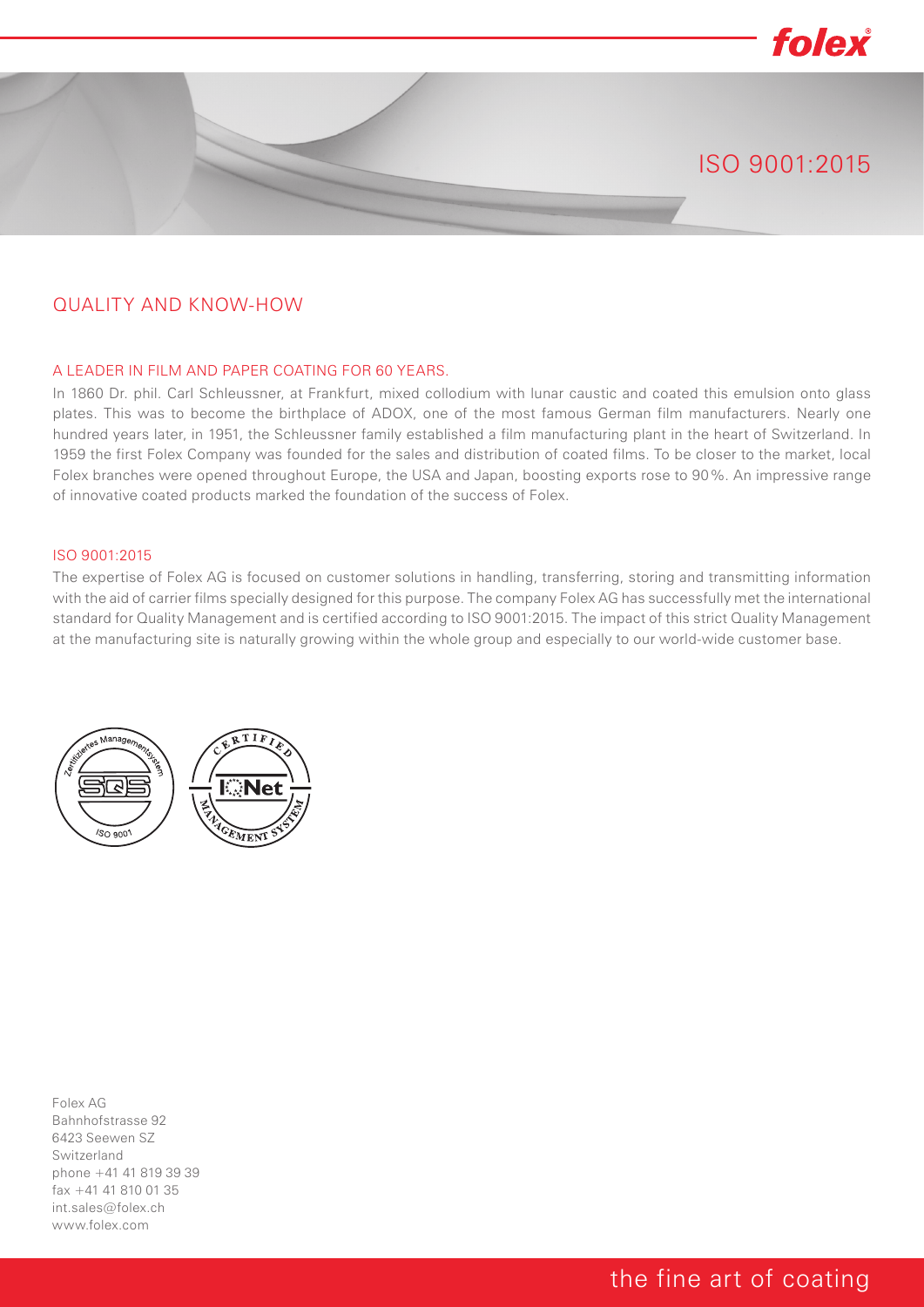

# **Certificate**

SQS herewith certifies that the company named below has a management system which meets the requirements of the standard specified below.



## **FOLEX AG Bahnhofstrasse 92 6423 Seewen SZ Switzerland**

Scope of certification

Whole Company

Field of activity

**Paradeler Structure Company**<br> **Development, production and sales of coated films, by** foils and papers

Normative base

#### **ISO 9001:2015**

### **Quality Management System**

**Switzerland**<br> **Switzerland**<br> **Switzerland**<br> **Switzerland**<br> **Switzerland**<br> **Switzerland**<br> **Switzerland**<br> **Switzerland**<br> **Switzerland**<br> **Switzerland**<br> **Switzerland** Scope(s) 12 Validity 16.08.2018 – 15.08.2021 Reg. no. 14991 Issue 16.08.2018

V. Colelo

X. Edelmann, President SQS

F. Müller, CEO SQS









Swiss Association for Quality and Management Systems SQS Bernstrasse 103, 3052 Zollikofen, Switzerland

Swiss Made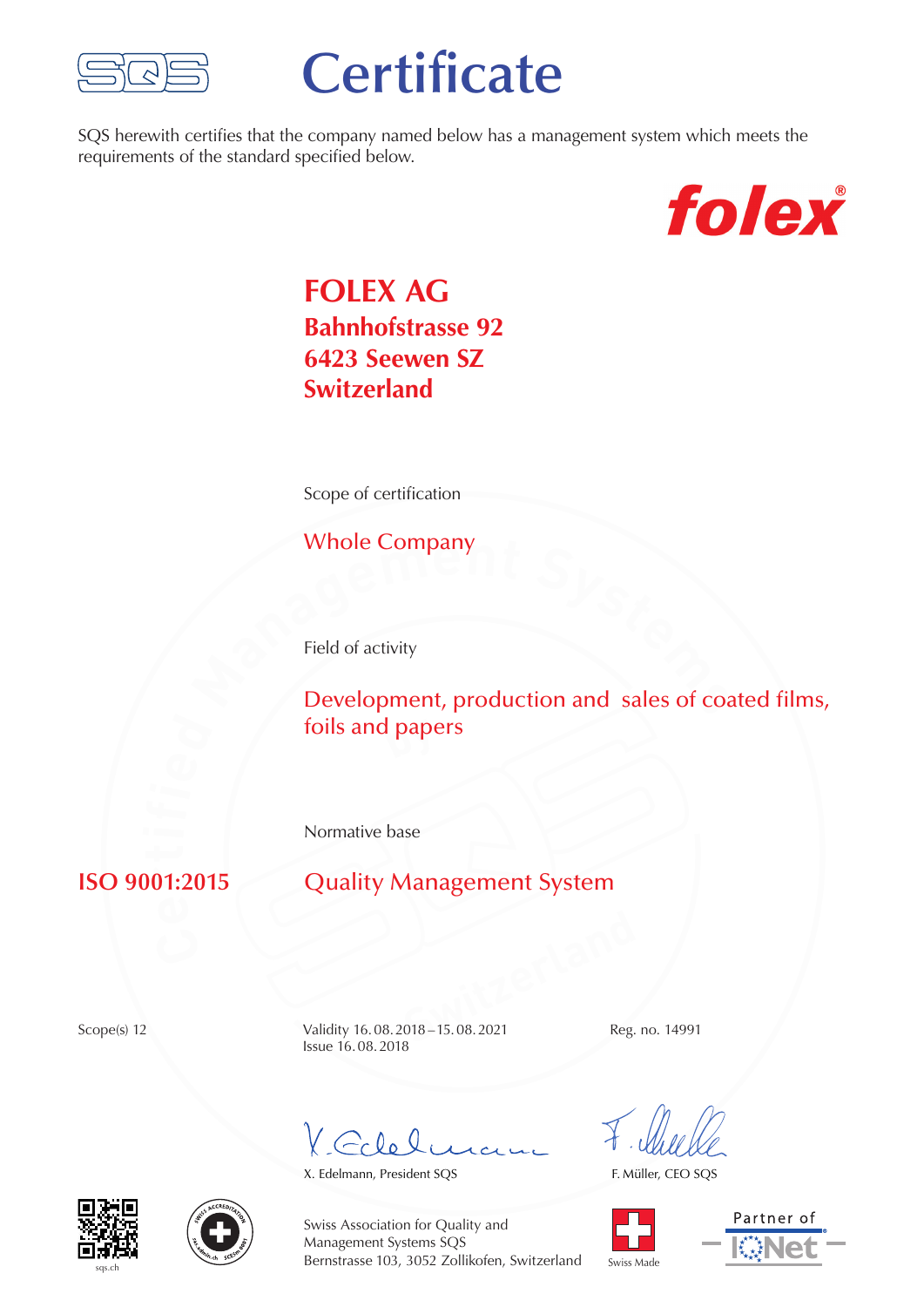

# **Certificate**

SOS herewith certifies that the company named below fulfils the FSC® standards with regard to Chain of Custody (COC). The company below is authorized by this SQS certificate to process FSC products which are subject to full and complete controls and which originate from forests that are managed in accordance with the principles and criteria of the Forest Stewardship Council® (FSC). This certificate itself does not constitute evidence that a particular product supplied by the certificate holder is FSC-certified for FSC Controlled Wood1. Products offered, shipped or sold by the certificate holder can only be considered covered by the scope of this certificate when the required FSC claim is clearly stated on invoices and shipping documents. A list or description of the certified products can be obtained from the company named below or from SQS. The validity of this certificate shall be verified on http://info.fsc.org/



# folex

## **FOLEX AG Bahnhofstrasse 92** 6423 Seewen SZ **Switzerland**

Certified area

**Whole Company** 

Certified products **Color Laser Paper** 

#### Normative base

### **FSC COC**

Forest Stewardship Council - Chain of Custody Standard reference: FSC-STD-40-004 (2.1)

Certificate Code **SQS-COC-100417**  **FSC License Code FSC® C030162** 

1996 Forest Stewardship Council A.C.

This certificate is the property of SOS All certificates and copies thereof must be<br>returned to SQS immediately on request



Swiss Association for Quality and Management Systems SQS Bernstrasse 103, CH-3052 Zollikofen

X. Edelmann, President SQS

Version: December 15, 2011

Issue date: November 26, 2014 Expiry date: November 25, 2019 Scope number 12

R. Glauser, CEO SQS



Partner of